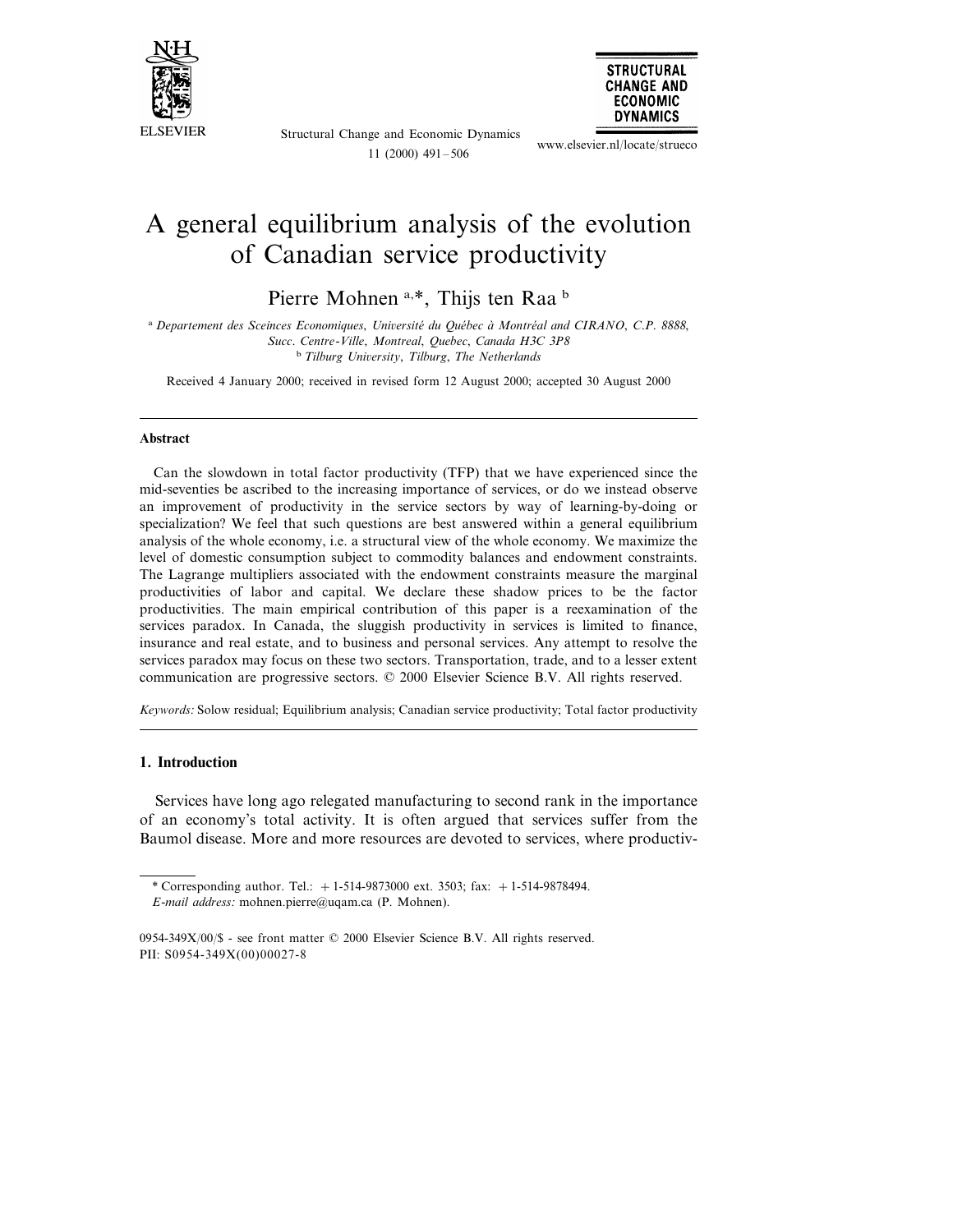ity gains are limited. The whole economy thus drifts to a lower productivity performance, unless the growth of services is offset by input savings in manufacturing. Oulten (1997) shows how resource shifts to service sectors with sluggish productivity may increase aggregate productivity if it concerns intermediate (business) rather than final (personal) services. Can the slowdown in total factor productivity (TFP) that we have experienced since the mid-seventies be ascribed to the increasing importance of services, or has this drag been offset by big savings of other inputs in manufacturing? Have services suffered from the Baumol disease at all, or do we instead observe an improvement of productivity in the services sectors by way of learning-by-doing or specialization? We feel that such questions are best answered within a general equilibrium analysis of the whole economy, i.e. a structural view of the whole economy. Our approach does not belong to the class of general equilibrium models, which model supply and demand functions and aim at finding prices, which sustain observed data as equilibrium outcomes. Our position is to start from the fundamentals of the economy to establish the production frontier and its shift over time, and to compute competitive prices, which sustain that frontier. We do not capture the variations of the economy about its frontier in this paper. The full theory of fundamentals based productivity measurement is presented in ten Raa and Mohnen (2000). Also, in this paper we focus on the service sectors and assume that capital is sector specific and not differentiated by type.

The fundamentals are the usual ones — endowments, technology, and preferences. Endowments are represented by a labor force and stocks of capital. Technology is given by the combined inputs and outputs of the sectors of the economy. Preferences are reflected by the pattern of domestic final demand. All the information can be extracted from input and output tables in real terms, that is constant prices. The productivities are determined as follows. We maximize the level of domestic consumption subject to commodity balances and endowment constraints. Now, as is known from the theory of mathematical programming, the Lagrange multipliers associated with the endowment constraints measure the marginal productivities of labor and capital — the consumption increments per units of additional labor or capital. In economics, these Lagrange multipliers are shadow prices that would reign under idealized conditions of perfect competition. We declare these shadow prices to be the factor productivities.

The paper is organized as follows. Factor productivities and TFP are defined by means of a linear program in the next section. In Section 3 we present the data of the Canadian economy from 1962 to 1991. In Section 4 we present our results. The last section concludes.

### **2. Productivities**

We find the economy's frontier by maximization of the level of domestic final demand, which excludes trade by definition. Exports and imports are endogenous, controlled by the balance of payments. We make no distinction between competi-